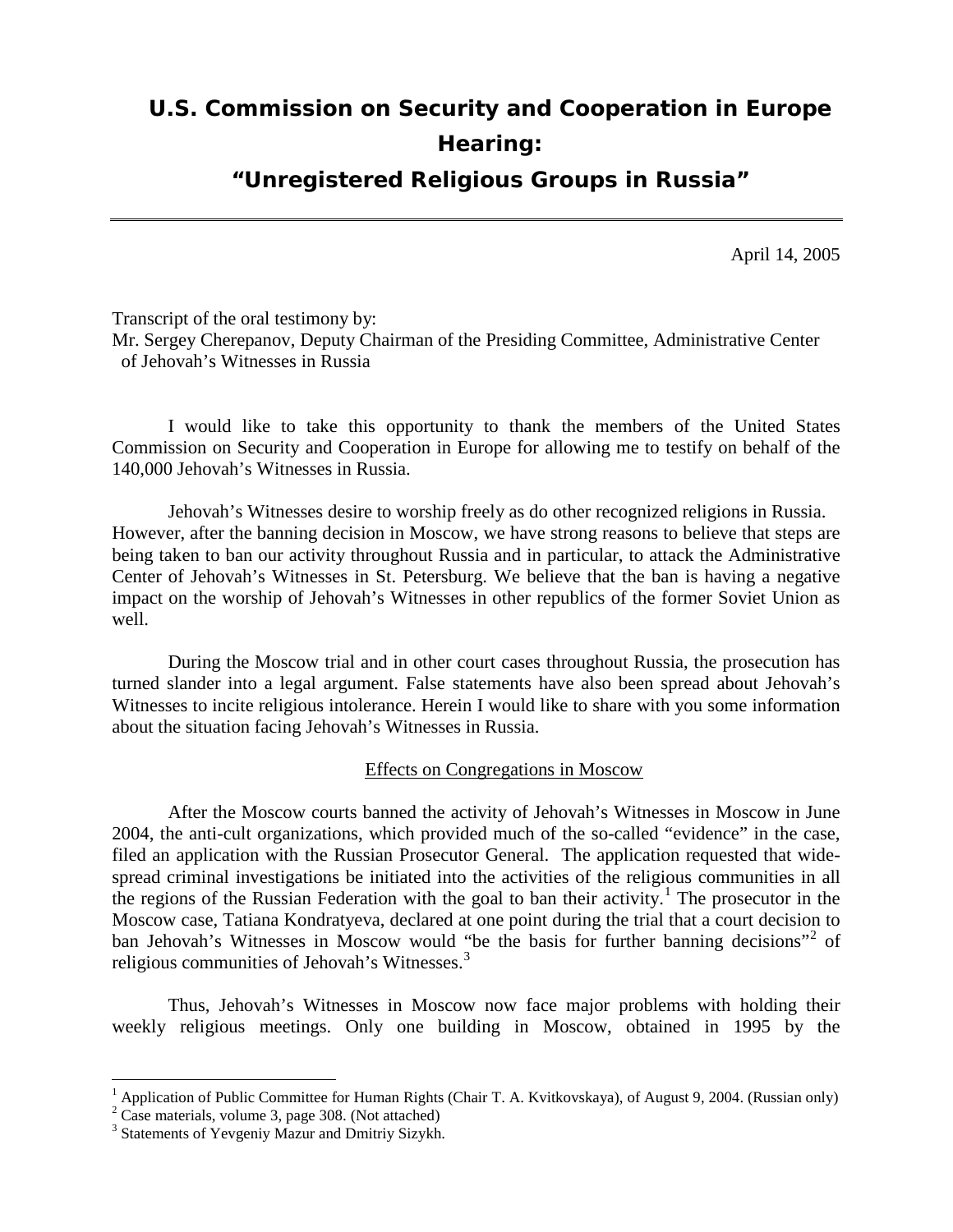Administrative Center of Jehovah's Witnesses, is still in use for religious meetings.<sup>[4](#page-1-0)</sup> It is inadequate for the over 11,000 of Jehovah's Witnesses in Moscow.

The Moscow City Committee for Culture has ordered the management of all meeting rooms, sports facilities, and conference halls not to sign rental agreements with Jehovah's Witnesses.<sup>[5](#page-1-1)</sup> As a result, almost all the rental agreements for holding weekly religious meetings that had existed prior to the banning decision have been cancelled, including many locations where congregations had been holding meetings for many years. In several cases, the decision of the Golovinsky District Court banning the activity of Jehovah's Witnesses was given as the reason for canceling the agreements. As a result of this, many Jehovah's Witnesses have been forced to travel many miles to places outside of Moscow for worship, gather in small groups in private homes, and meet in a forested section of a park, as they did when under ban during the Soviet era.<sup>[6](#page-1-2)</sup>

## Problems with Holding Large Assemblies in Moscow and in Other Parts of Russia

In addition, Jehovah's Witnesses regularly encounter problems with holding their larger religious assemblies. For example, in Moscow, on November 14 and 20, 2004, assemblies with over 4,000 invited delegates were scheduled to be held in the Izmailovo Sports and Performance Complex, where such gatherings had previously been held for ten years. However, the local chief of police, Major-General Dubenskiy, canceled the religious assemblies and declared that events of Jehovah's Witnesses could not be held in the Complex because they were a banned sect.<sup>[7](#page-1-3)</sup>

Jehovah's Witnesses also regularly face similar problems in other parts of Russia. For instance, on July 24, 2004, an assembly in Yekaterinburg was interrupted by 25 young men. The men ran onto the field while the stadium management turned up music so loudly that it was impossible to continue the program. The police simply stood by watching.

On August 6, 2004, when 1,500 delegates arrived at the Voskhod Sports Complex in Chelyabinsk for a three-day assembly, they found that all the entrances to the stadium were locked. Police officers stood guard both outside and inside the stadium to prevent access. The stadium director refused to meet the convention organizers.<sup>[8](#page-1-4)</sup>

### Harassment by Moscow Police

While sharing their faith with others, Jehovah's Witnesses in Moscow are now regularly detained and questioned by the police. For instance, just three weeks ago, on March 26, 2005, 60-year-old Tatiana Safonova and another Witness were arrested and held behind bars for two hours in the Kotlovka Police Department. Police officers ordered them not to preach in the area. On releasing them, police failed to provide them with any documents confirming the reason for their arrest and detention.

<span id="page-1-0"></span><sup>&</sup>lt;sup>4</sup> The Chairman of the Moscow Community of Jehovah's Witnesses, Ivan Chaykovskiy, was summoned to the Golovinsky District Prosecutor's Office to explain why meetings of Jehovah's Witnesses were still taking place in this building in spite of the ban on the activity of the community.<br><sup>5</sup> Letter from the Press Center of the Moscow Committee for Culture.

<span id="page-1-1"></span>

<span id="page-1-2"></span> $6$  Statement of Oleg Khalzov, December 15, 2004 and photograph of meeting in park, September 12, 2004.

<span id="page-1-3"></span><sup>7</sup> Statement of Vasiliy Kalin, December 13, 2004.

<span id="page-1-4"></span><sup>&</sup>lt;sup>8</sup> Statement of Dmitry Gashkov, Sergei Karpushenko, Vladimir Kozhushko, August 12, 2004, and photographs.